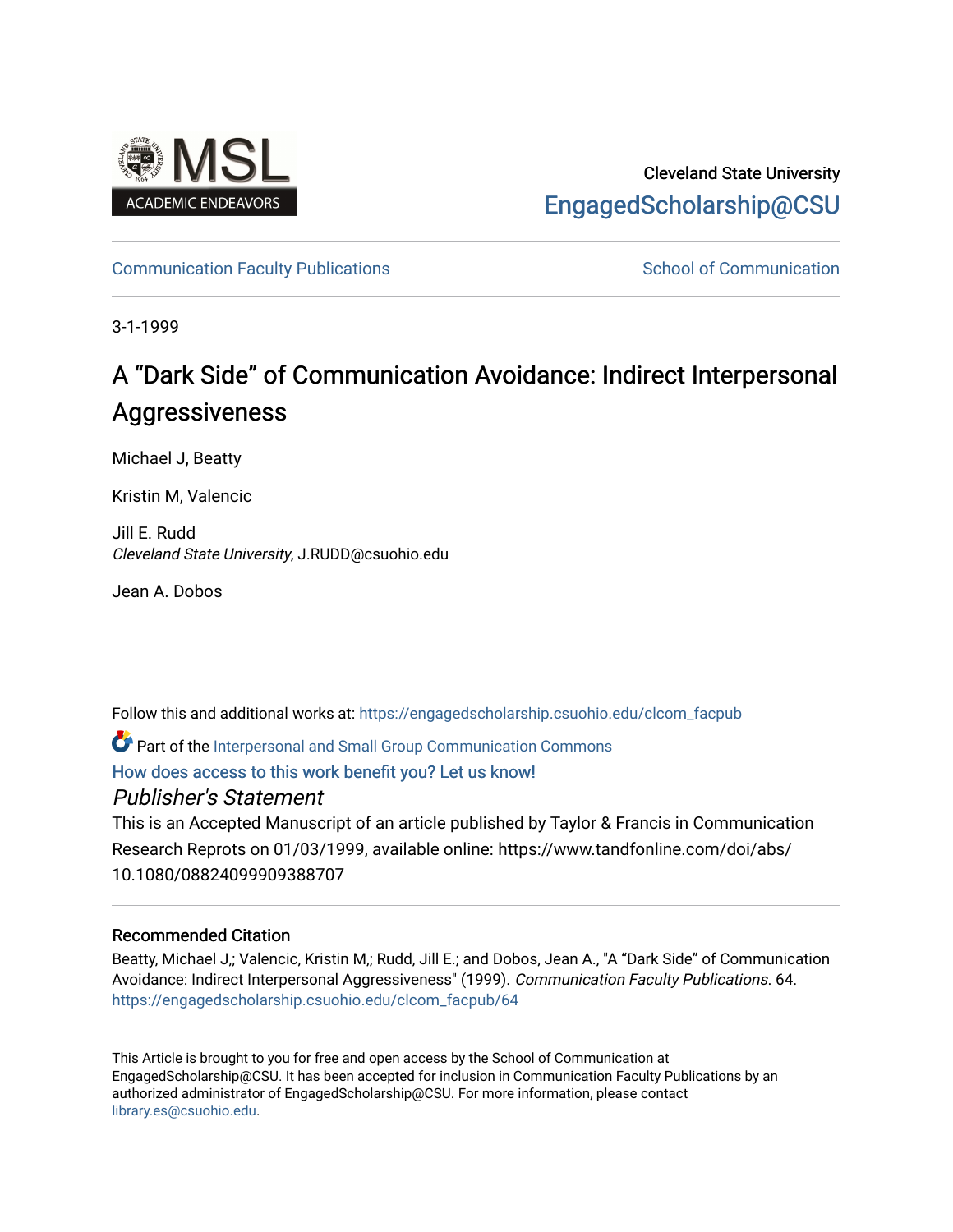# **A "Dark Side" of Communication Avoidance: Indirect Interpersonal Aggressiveness**

Michael J. Beatty University of Missouri-St. Louis

Kristin Marie Valencic West Virginia University

Jill E. Rudd Cleveland State University Jean A. Dobos

Although our understanding of strategic efforts to inflict psychological harm on another via direct verbal assault has been greatly enhanced by the sizable literature regarding trait verbal aggressiveness (For comprehensive reviews see, Infante, 1987; Infante & Rancer, 1996;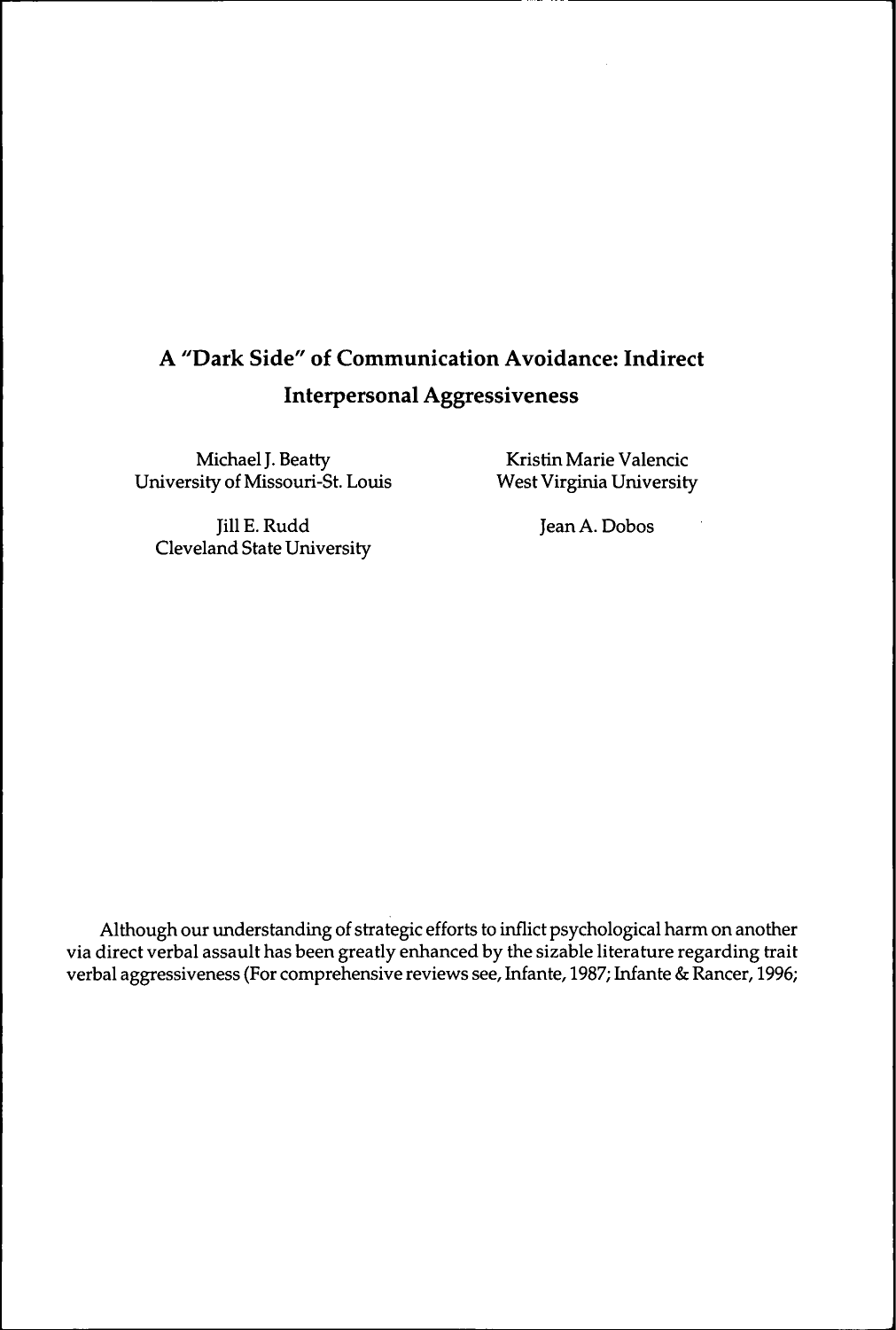Wigley, 1998), by comparison indirect forms of interpersonal aggressiveness remain understudied. However, ordinary experience as well as the classic discussions of aggression (Bandura, 1973) remind us that verbal and nonverbal messages can be used to inflict harm without face-to-face interaction. Indirect interpersonal aggressiveness includes tactics such as spreading rumors, betraying confidences, withholding important information, failing to relay messages, undermining another by "working" informal networks, and destroying another's personal property.

In contrast to direct verbal aggressiveness, indirect tactics permit the aggressor to damage another, while at the same time, *avoidface-to-face interaction.* While episodes of verbal assault are often short-lived and unless physical violence occurs the consequences are limited to embarrassment, anger, fear, or some other transient reaction, some types of indirect aggressiveness cause long-term, substantive damage such as soiled reputation and lost professional opportunities. In addition, whether and how we respond to direct aggressiveness is often a matter of choice whereas, we are defenseless against undiscovered indirect assaults.

A specific theoretical justification for exploring indirect forms of interpersonal aggressiveness is rooted in the classic work of aggression scholars. Bandura (1973), for instance, noted that "People ordinarily refrain from direct personal assaults because such obvious actions carry high risk of retaliation. Rather, they favor disguised modes of aggression that, being difficult to interpret or to consider blameworthy, afford protection against counterattack" (p. 9). Furthermore, Bandura acknowledged that indirect aggressors sometimes distance themselves from blame. As Bandura put it "people often hurt others indirectly by setting in motion a series of detrimental events or by fostering certain environmental conditions that eventually produce injurious consequences for others" (p. 9). Although attracting little attention in the communication literature, exploration into interpersonal aggressiveness would clearly broaden our understanding of the ways in which (some) people use messages as weapons.

Conceptually, our exploration of indirect interpersonal aggressiveness was informed by Infante and Wigley's (1986) development of the trait verbal aggressiveness construct and measure and recent theoretical work (Beatty & McCroskey, 1997, 1998; Valencic, Beatty, Rudd, Dobos, & Heisel, 1998) which advances a neurobiological model for interpersonal aggressiveness. As should be obvious from this point of departure, we advance a trait conceptualization ofindirect interpersonal aggressiveness. Specifically, we (1) generated a set of self-report items which were stylistically similar to Infante and Wigley's (1986) VAS items, except our item pool focussed on indirect forms of aggressiveness, (2) factor analyzed the indirect items and VAS items as a single set to determine whether indirect interpersonal aggressiveness constitutes a separate factor of interpersonal aggressiveness or merely alternative items tapping trait verbal aggressiveness, (3) examined correlations between measures of interpersonal aggressiveness and a criterion variable (i.e., psychoticism) to provide a preliminary validity estimate, and (4) conducted a second-orderfactor analysis of aggressiveness factors with Eysenck's (1986) superfactors of personality.

#### **METHOD**

#### *General Procedure*

One hundred and seventy-seven undergraduates (females = 98; males = 79) enrolled in introductory communication courses at a mid-eastern university participated in the present study. A set of materials consisting of the VAS, our indirect interpersonal aggressiveness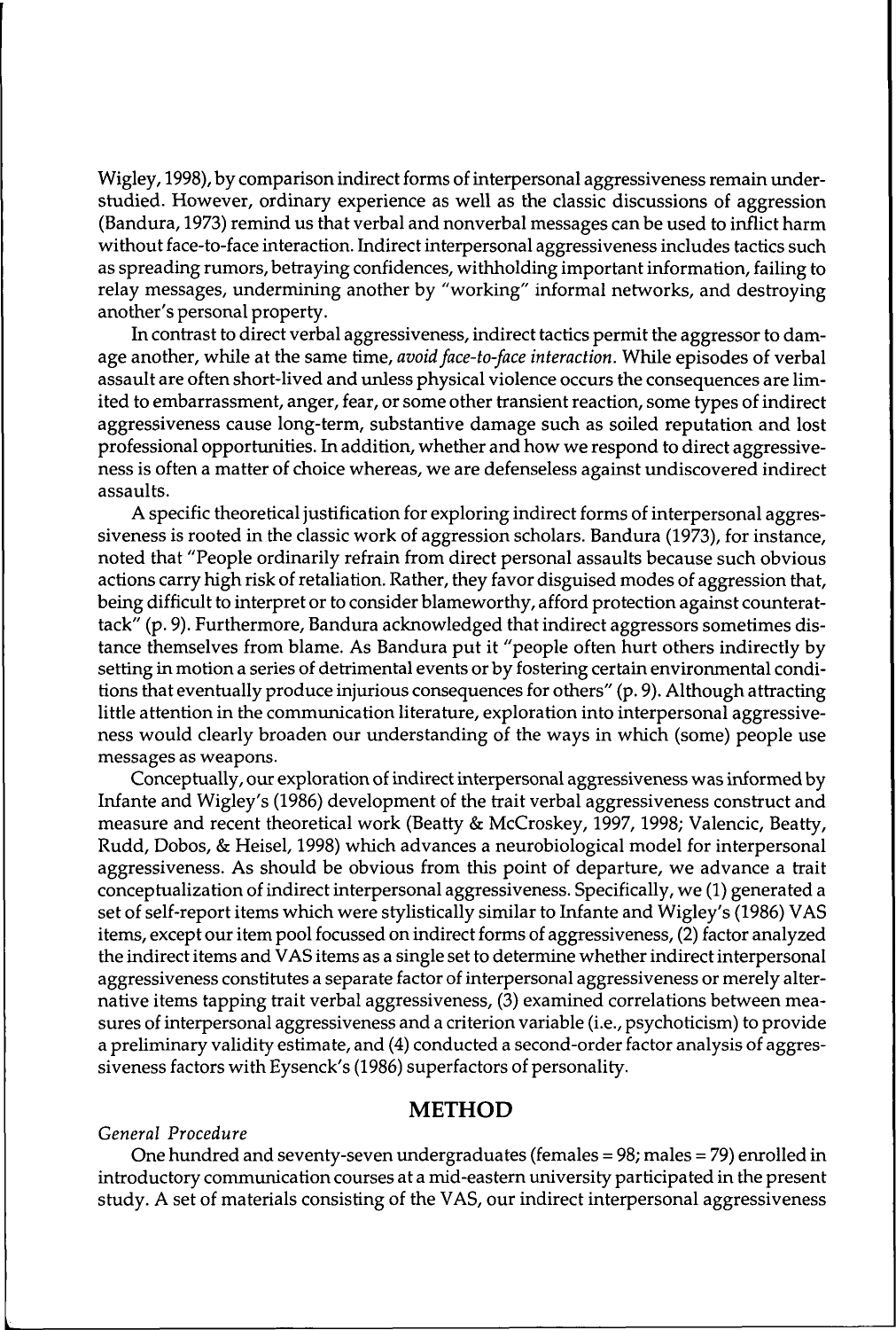items, and Eysenck's (Eysenck & Eysenck, 1985; Eysenck, Eysenck, & Barrett, 1985) personality measure which contained the items for psychoticism was administered. Participants responded to the questionnaires and were briefed about the purpose of the study upon completion.

Trait (direct) verbal aggressiveness items. Infante and Wigley's (1986) 20-itemVAS was administered as the measure of participants' predispositions to employ direct forms of verbal aggressiveness. Althoughall 20 items were administered, only the 10 negatively worded (agreement = aggressiveness) items were included in the factor analysis. Our rationale for excluding the benevolently worded items was based on Beatty, Rudd, and Valencic's (1999) analysis of the VAS: The factor defined by the benevolent items displays statistical characteristics that are more indicative of a meaningful factor/construct (such as nurturance or confirmation) than an artifactual consequence of wording bias (Infante & Wigley, 1986). If the second factor represents principally positive wording bias, then (1) the difference between the means for a measure consisting of positively-worded items and one comprised of negatively-worded items should be substantial, (2) the correlationbetween those measures should be substantial, (3) the reliability coefficient should be considerably smaller for the 10 item negatively-worded measure than for the entire 20-item VAS, and (4) the factors should be redundant in the prediction of a criterion variable. However, the evidence reported by Beatty et al. was contrary to all four points: (1) Although statistically significant due to the large N, Beatty and his associates computation of Cohen's (1988) *d* indicated a very small difference between the mean of the 10 aggressive items and that for the benevolent item set in Infante and Wigley's study (Mdiff <sup>=</sup> 0.90, *<sup>d</sup> -* .13; Cohen proposes .3 as <sup>a</sup> small effect for difference tests), (2) In addition to clean loadings for items on their respective factors, Beatty et al. reported a correlation between the set of aggressively worded items and benevolently worded items which was much smaller  $(r = .28)$  than would be expected if the second factor were artifact, (3) The reliability of a measure consisting of only the 10 aggressively-worded items was less than .02 points smaller than the reliability coefficient for the 20-item scale (.83 versus .84). Since alpha reliability coefficients reflect inter-item correlations and test length, the trivial reduction in alpha resulting from the removal of half of the items indicates that the jettisoned items were working against the measurement of verbal aggressiveness, and (4) When entered separately as predictors in a regression equation, each factor accounted for unique variance in the prediction of psychoticism (For a more complete presentation and discussion of these four issues as well as a conceptual distinction between the two VAS factors see, Beatty, Rudd, & Valencic, 1999). Thus, for the purpose of the present study, only the 10 aggressive items were entered into the analysis (M = 23.14, *sd =* 6.84)

Indirect interpersonal aggressiveness items. Ten items were written according to the conceptualization of indirect interpersonal aggressiveness as a predisposition to harm other people without engaging in face-to-face interaction. Item content included spreading rumors, withholding information, facilitating others' failure through networks, and destruction of property.

Presented in Table 1, the items were patterned in style, language, syntax, and response format after the negatively-worded VAS items written by Infante and Wigley. The mean for these 10 items was 19.70 *(sd* = 6.41).

Personality measures. Eysenck, Eysenck, and Barrett's (1985) 12-item measure of psychoticism (M = 25.33,*sd =* 6.43) was embedded within a general questionnaire consisting of Eysenck's 10-item measures of extraversion (M=37.93, *sd =* 6.09) and neuroticism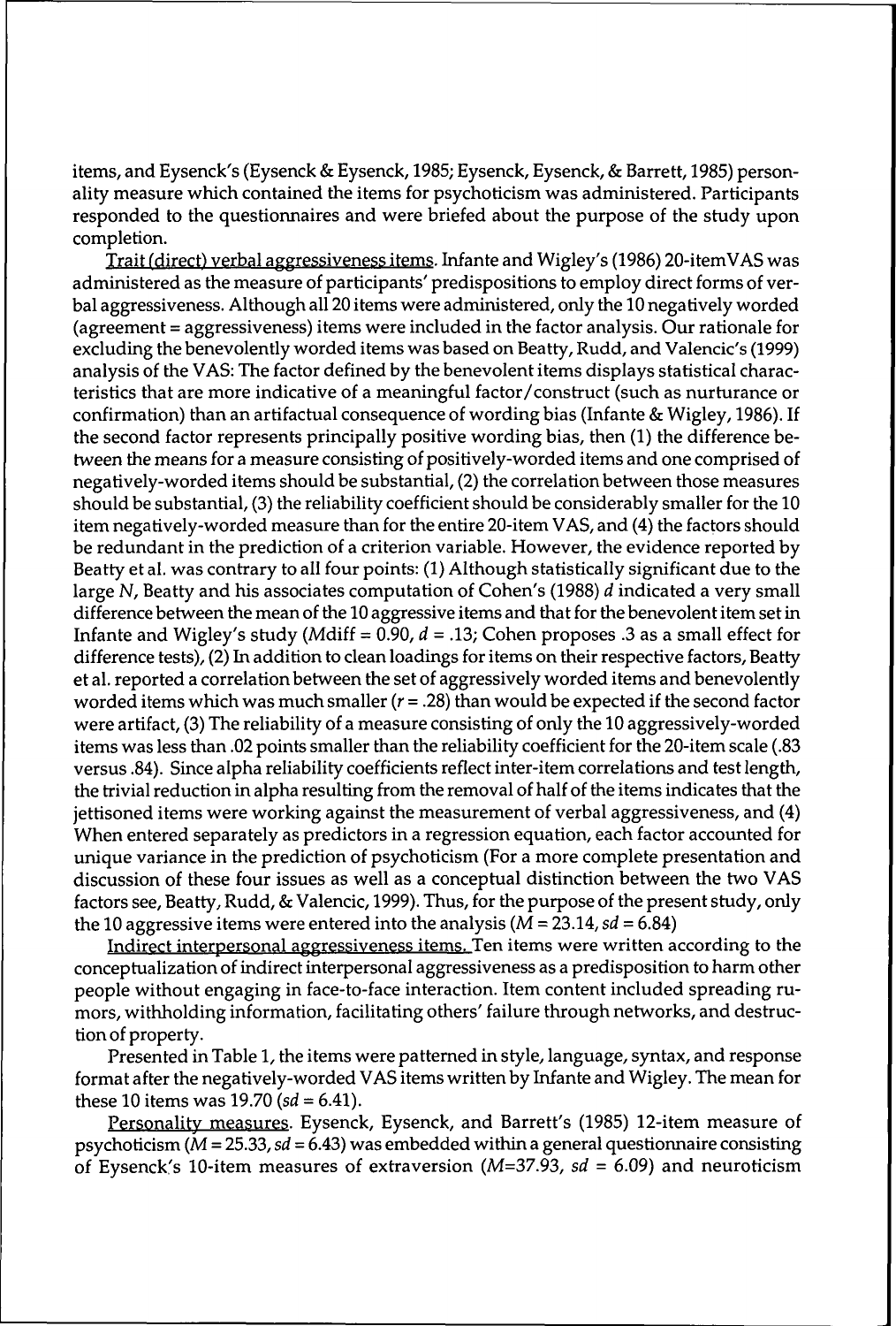(*M* = 26.84,*sd* = 7.39). Psychoticismhas beenidentifiedby personality theorists as an important variable in the validation of aggressive predispositions in general (Eysenck, 1986) and verbal aggressiveness in particular (Beatty & McCroskey, 1997,1998; Infante, 1987; Valencic et al., 1998). Administration of extraversion and neuroticism measures facilitated our examination of the validity of our measure by permitting us to test whether the measure of indirect interpersonal aggressiveness would load, as theoretically expected (Eysenck, 1986), with the VAS on a psychoticism factor in a second-order factor analysis of the two aggressiveness measures and psychoticism, extraversion, and neuroticism.

#### *Data Analysis*

The data were analyzed in three ways. First, the 10 VAS items and the 10 Indirect Interpersonal Aggressiveness (IIA) were factor analyzed. Second, if separate factor(s) for were indicated, the resulting factor(s) would be examined regarding its relationship to psychoticism. Third, also in the event that multidimensional structure was observed, second-order factor analysis of extraversion, neuroticism, psychoticism, and the obtained aggressiveness factors was performed to determine whether the measures fit the theoretical expectations for aggressiveness traits within general personality theory.

#### **RESULTS**

Overall, the results of principal components factor analysis indicated multidimensional structure with each set of items defining separate factors. Specifically, initial examination of the unrotated factor matrix indicated that two of the 20 items posted their absolute highest loading on a factor other than the first factor, which McCroskey and Young (1979) consider borderline for unidimensional interpretation. Inspection of the scree plot, however, indicated the presence of two factors. Moreover, the two factorinterpretation was bolstered by the calculation of confirmatory factor analysis using the maximum likelihood method with squared multiple correlations employed as commonality estimates, which revealed that a single factor model was insufficient to account for the data  $(\chi^2 = 452.17, df = 170, p < .0001,$ Tucker-Lewis coefficient = .70).

As indicated in Table 1, the results of varimax rotation produced two interpretable factors, accounting for 42.16% of the variance.

| . . |  |
|-----|--|
|-----|--|

Factor Loadings for Indirect Interpersonal Aggressiveness (IIA) and Verbal Aggressiveness Scale (VAS) Items

|                | Items                                                                                          |    | Factors |
|----------------|------------------------------------------------------------------------------------------------|----|---------|
|                |                                                                                                | ΠА | VAS     |
| 1.             | If someone intentionally treats me unfairly, I would spread<br>rumors about him or her.        | 66 | 04      |
| 2.             | I would provide inaccurate information to a person who has<br>been hostile or unfair to me.    | 63 | 28      |
| 3.             | I might "forget" to relay information to a person who has been<br>hostile or unfair to me.     | 62 | 12      |
| $\overline{4}$ | I would work "behind the scenes" to keep an enemy from getting<br>what he or she wants.        | 61 | 14      |
| 5.             | If someone is a real jerk, I would harm his or her chances for<br>success if given the chance. |    | Ω.      |
| 6.             | I would facilitate the failure of people who have mistreated me.                               | 67 | 29      |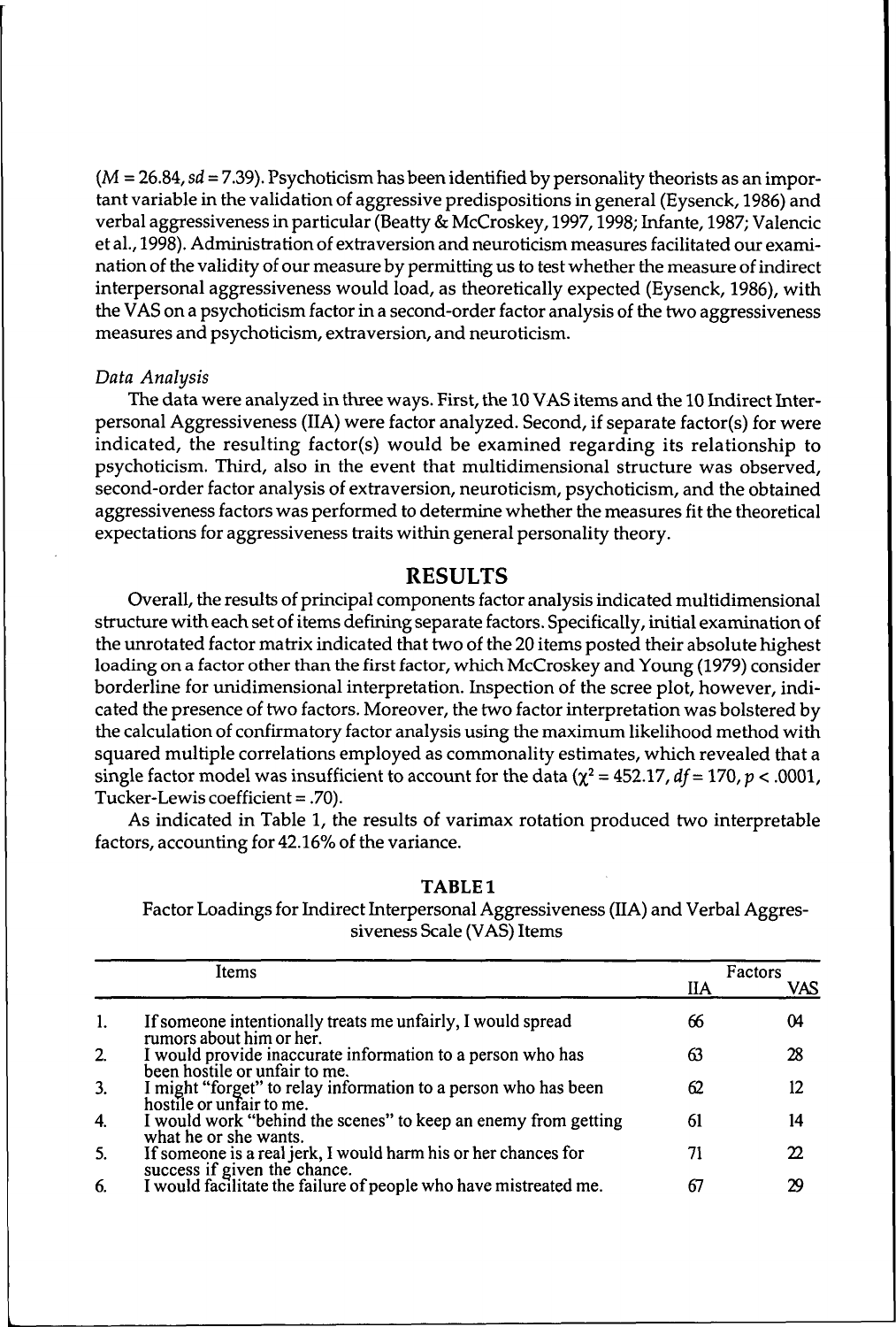#### TABLE 1 (contd.) Factor Loadings for Indirect Interpersonal Aggressiveness (IIA) and Verbal Aggressiveness Scale (VAS) Items

|     | Items                                                                                                                                                                                                                  | ПA                | Factors<br>VAS |
|-----|------------------------------------------------------------------------------------------------------------------------------------------------------------------------------------------------------------------------|-------------------|----------------|
| 7.  | Given the chance, I would keep a person who has mistreated                                                                                                                                                             | 59                | 15             |
| 8.  | me from getting a job or promotion that he or she really wants.<br>I would not warn a person who has mistreated me about a<br>problem situation even though my information would allow<br>him or her to avoid trouble. | 48                | 21             |
| 9.  | I have destroyed one or more of another's belongings because<br>he or she mistreated me.                                                                                                                               | 66                | 10             |
| 10. | I would try to keep important information from people who have<br>been hostile toward me.                                                                                                                              | 33                | 11             |
| 11. | When individuals are very stubborn, I use insults to soften<br>the stubbornness.                                                                                                                                       | 21                | 73             |
| 12. | When people refuse to do a task I know is important without<br>good reason, I tell them they are unreasonable.                                                                                                         | $-25$             | 54             |
| 13. | If individuals I am trying to influence really deserve it, I attack<br>their character.                                                                                                                                | 24                | 62             |
| 14. | When people behave in ways that are in very poor taste, I insult<br>them in order to shock them into proper behavior.                                                                                                  | 23                | 73             |
| 15. | When people simply will not budge on a matter of importance<br>I lose my temper and say rather strong things to them.                                                                                                  | $12 \overline{ }$ | 73             |
| 16. | When individuals insult me, I get a lot of pleasure out of really<br>telling them off.                                                                                                                                 | 30                | 59             |
| 17. | I like poking fun at people who do things which are very stupid                                                                                                                                                        | 20                | 54             |
| 18. | in order to stimulate their intelligence.<br>When people do things which are mean or cruel, I attack their                                                                                                             | 21                | 65             |
| 19. | character in order to help correct their behavior.<br>When nothing seems to work in trying to influence others, I yell                                                                                                 | 37                | 49             |
| 20. | and scream in order to get some movement from them.<br>When I am unable to refute others' positions, I try to<br>make them feel defensive in order to weaken their positions.                                          | 34                | 43             |
|     | Eigenvalue<br>Cumulative Variance Explained                                                                                                                                                                            | 4.32<br>21.58     | 4.12<br>42.16  |
|     | Note: Decimals have been omitted from factor loadings.                                                                                                                                                                 |                   |                |

Factor I labeled "Indirect Interpersonal Aggressiveness" accounted for 21.58% of the variance (Eigenvalue = 4.32) and consisted of the items generated to measure the construct (alpha reliability coefficient  $= .82$ ). As indicated in that table, seven of the items met the stringent 60/40 loading criteria (one item missed the criterion for primary loadings by .01) and the difference between the primary and secondary loadings for the remaining three items exceeded .20. Factor 2 consisted of the 10 VAS items, explaining an additional 20.58% of the variance (Eigenvalue =  $4.12$ ). Five of those items met the  $60/40$  criteria and only two failed to post loading differences of at least .20. The alpha reliability coefficient for the 10 VAS items was .83.

Consistent with theoretical expectations, calculation of a Pearson product-moment correlation coefficient indicated that the HA factor was significantly related to psychoticism (attenuated  $r = .44$ ,  $p < .01$ ; disattenuated,  $r = .54$ ). Furthermore, the unique contribution of IIA was underscored by the results of multiple regression using the VAS measure  $(b = .29)$ ,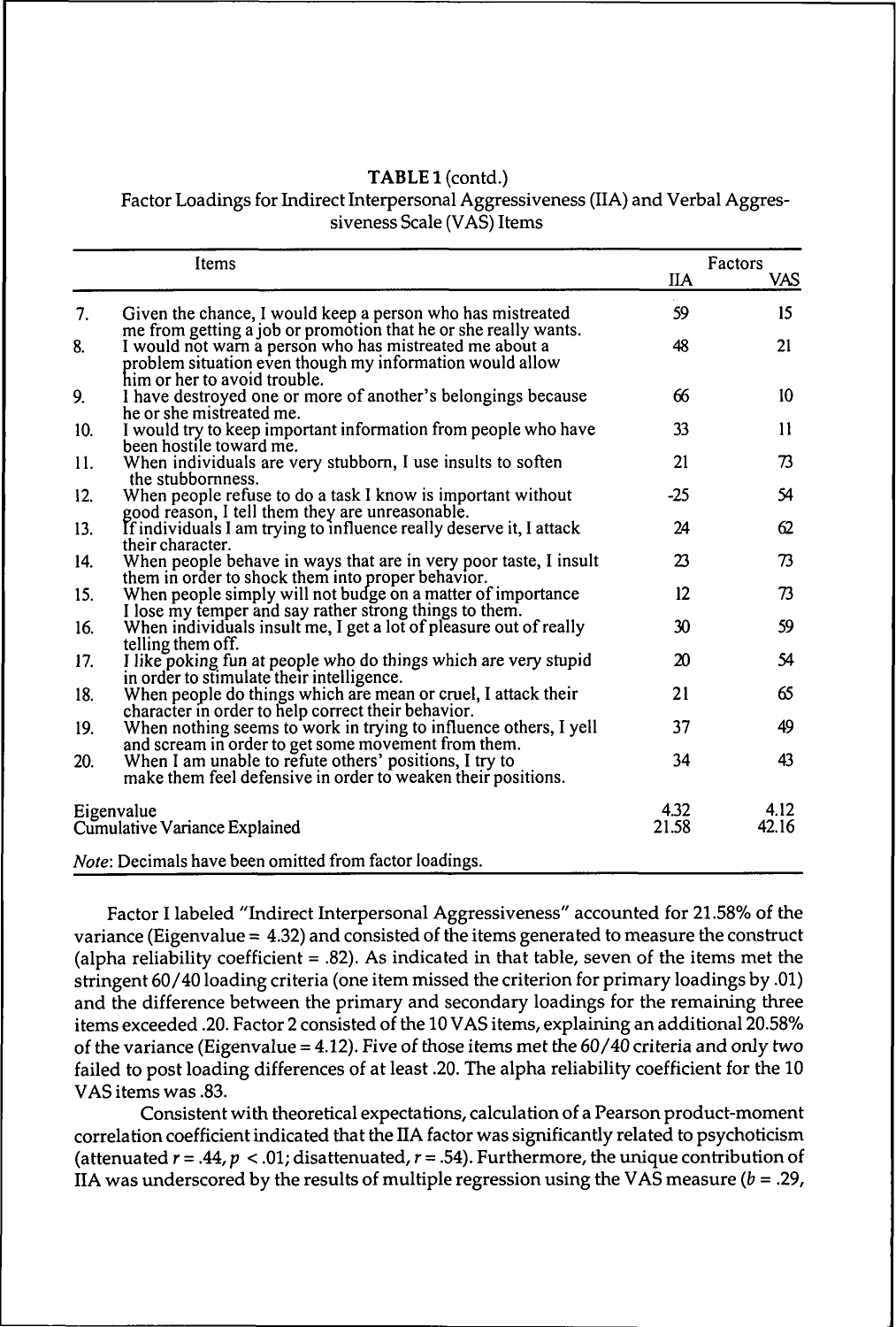$t = 3.85$ ,  $p < .01$ ) and IIA measure ( $b = .28$ ,  $t = 3.79$ ,  $p < .01$ ) to predict psychoticism ( $R = .51$ ,  $F = 30.56$ ,  $df = 2/174$ ,  $p < .01$ ). The addition of IIA improved the variance explained by an additional 7.1 percent. An equation based on a disattenuated correlation matrix yielded slightly stronger results  $(R = .60, F = 49.92, df = 2/174, p < .01)$  with both predictors contributing significantly to the equation regardless of order of entry.

Finally, results of second-order factor analysis confirmed the theoretical match between IIA and its conceptualization. As indicated in Table 2, both Infante and Wigley's VAS measure and our HA measure loaded on the factor with psychoticism: Extraversionand neuroticism formed separate factors.

| TABLE <sub>2</sub>                                                            |
|-------------------------------------------------------------------------------|
| Second-Order Factor Structure of Personality and Communication Aggressiveness |
| Measures.                                                                     |

|                                                                                                               | Factors |                  |                        |
|---------------------------------------------------------------------------------------------------------------|---------|------------------|------------------------|
|                                                                                                               |         |                  |                        |
| Indirect interpersonal aggressiveness<br>Verbal aggressiveness<br>Psychoticism<br>Extraversion<br>Neuroticism | 76      | -35<br>95<br>-12 | 09<br>-14<br>-13<br>96 |

The results of the second-order factor analysis are consistent with Beatty and McCroskey's (1998) model of interpersonal communication traits, which was heavily influenced by Eysenck's (1986) three dimensional model of the superfactors of personality.

#### **DISCUSSION**

The results ofthe present study provide preliminary evidence in support of a dimension of trait verbal aggressiveness concerned with indirect interpersonal tactics for inflicting harm on a target. Results of exploratory factor analysis, second order factor analysis, and regression analysis employing the direct verbal aggressiveness factor and the indirect interpersonal aggressiveness factors to predict psychoticism, all were consistent with conceptually-based expectations forthe measure. The items comprising the indirect aggressiveness factor were consistent with the general description of the construct. As is the case with most measures, further development and refinement of the measure should be undertaken. However, the findings reported in the present study suggest that the proposed instrument is internally consistent. Moreover, the measure functioned in a manner consistent with expectations for a measure assessing individual differences in the tendency to employ indirect tactics to inflict harm on others.

#### **REFERENCES**

Bandura, A. (1973). *Aggression: A social learning analysis.* Englewood Cliffs, NJ: Prentice-Hall.

Beatty, M. J., & McCroskey, J. C. (1997). It's in our nature: Verbal aggressiveness as temperamental expression. *Communication Quarterly, 45,* 446-460.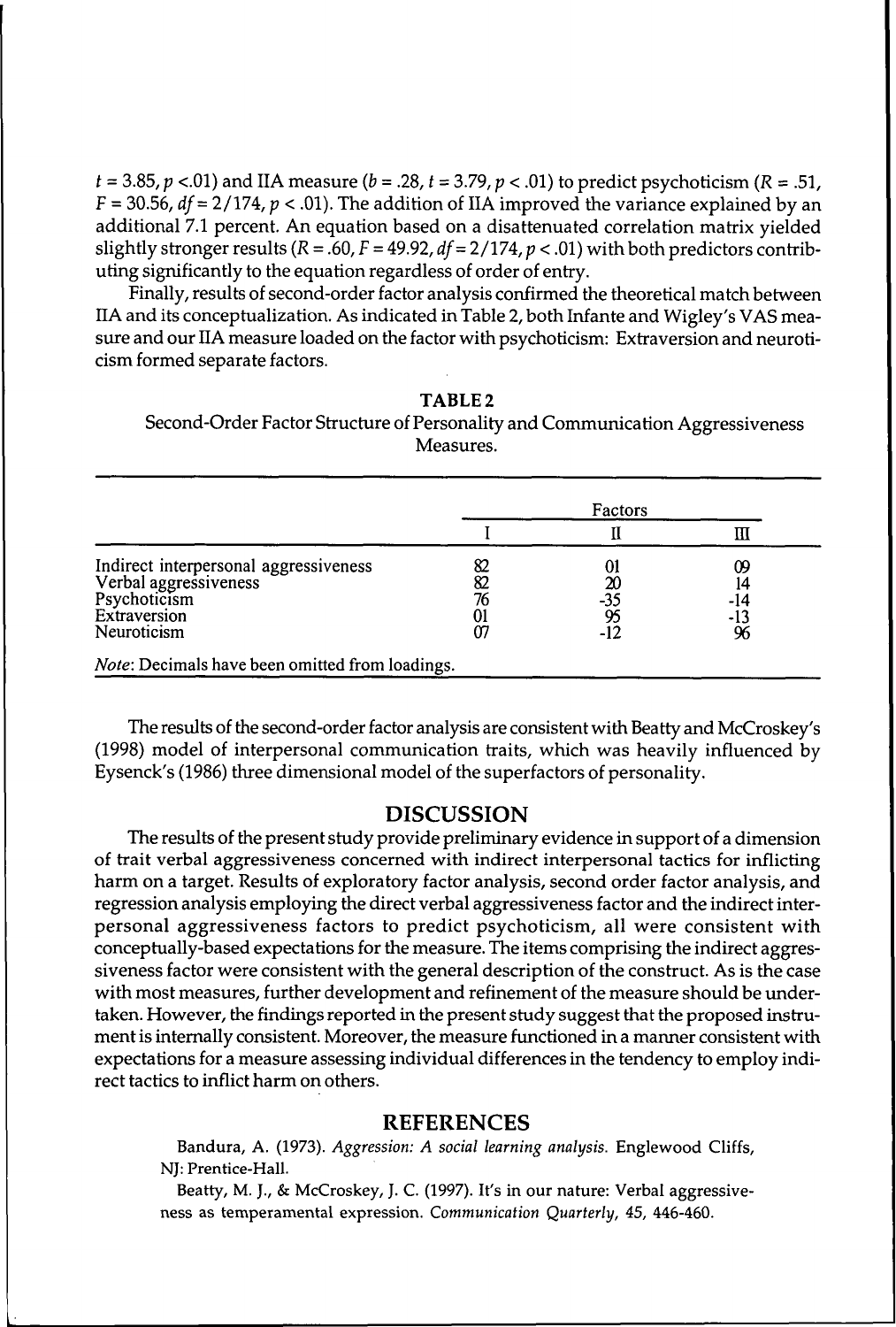Beatty, M. J., & McCroskey, J. C. (1998). Interpersonal communication as temperamental expression: A communibiological paradigm. In J. C. McCroskey, J. A. Daly, M. M. Martin, & M. J. Beatty (Eds.), *Communication and personality: Trait perspectives* (pp. 41-68). Cresskill, NJ: Hampton.

Beatty, M. J., McCroskey, J. C., & Heisel, A. D. (1998). Communication apprehension as temperamental expression: A communibiological paradigm. *Communication Monographs, 65,* 197-219.

Beatty, M. J., Rudd, J. E., & Valencic, K. M. (1999). A re-examination of the Verbal Aggressiveness Scale: One factor or two. *Communication Research Reports, 16,*10-17.

Cohen, J. (1988). *Statistical power analysis for the behavioral sciences* (2nd ed.). Hillsdale, NJ: Lawrence Erlbaum.

Eysenck, H. J. (1986). Can personality study ever be scientific? *journal of Social Behavior and Personality, 1,* 3-20.

Eysenck, H. J., & Eysenck, M. W. (1985). *Personality and individual differences: A natural science approach.* New York: Plenum.

Eysenck, S. B., Eysenck, H. J., & Barrett, J. (1985). A revised version of the psychoticism scale. *Personality and Individual Differences, 6,* 21-29.

Infante, D. A. (1987). Verbal aggressiveness. In J. C. McCroskey & J. A. Daly (Eds.), *Personality and interpersonal communication* (pp. 157-194). Newbury Park, CA: Sage.

Infante, D. A., & Rancer, A. S. (1996). Argumentativeness and verbal aggressiveness: A review of recent theory and research. In B. R. Burleson & A. W. Kunkel (Eds.), *Communication yearbook 19* (pp. 319-352). Thousand Oaks, CA: Sage.

Infante, D. A., & Wigley, C. J., III. (1986). Verbal aggressiveness: An interpersonal model and measure. *Communication Monographs, 53,* 61-69.

McCroskey, J. C., & Young, T. J. (1979). The use and abuse of factor analysis in communication research. *Human Communication Research, 5,* 375-382.

Valencic, K. M., Beatty, M. J., Rudd, J. E., Dobos, J. A., & Heisel, A. D. (1998). An empirical test of a communibiological model of trait verbal aggressiveness. *Communication Quarterly, 46,* 327-341.

Wigley, C. J., III. (1998). Verbal aggressiveness. In J. C. McCroskey, J. A. Daly, M. M. Martin, & M. J. Beatty (Eds.), *Personality and communication: Trait perspectives* (pp. 191-214). Cresskill, NJ:Hampton Press.